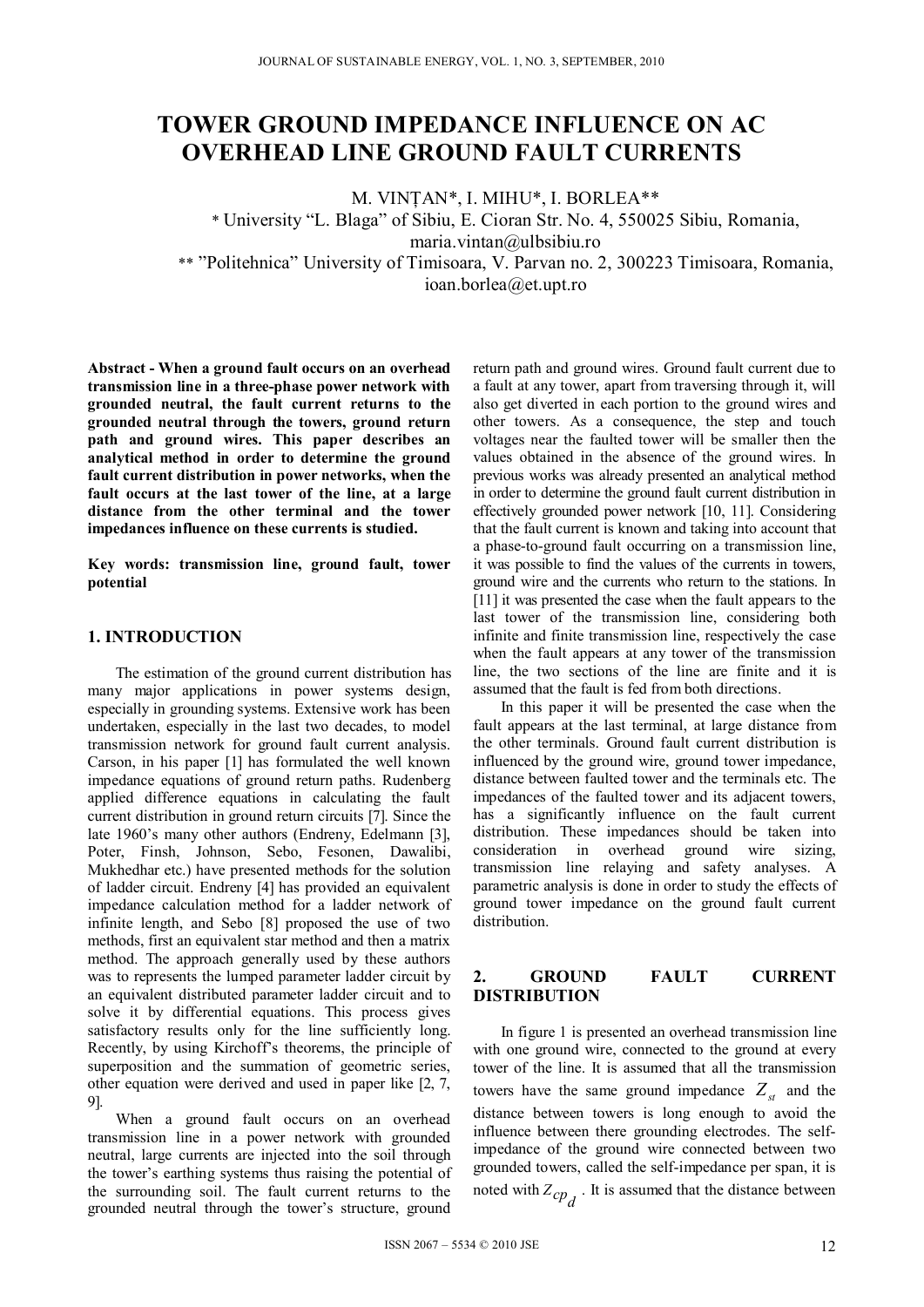two consecutive towers is the same for every span.  $Z_{cpm}$ 

represents the mutual-impedance between the ground wire and the faulted phase conductor, per span. It is assumed that the fault occurs at the last tower.



**Fig. 1 Fault current distribution**

When the fault appears, part of the ground fault current will get to the ground through the faulted tower, and the rest of the fault current will get diverted to the ground wire and other towers.

As we already presented in [11], the current  $I_n$ flowing to ground through the *n*th tower, counted from the terminal tower where the fault is assumed to take place, has an exponentially variation, and is given by the next solution:

$$
I_n = Ae^{\alpha n} + Be^{-\alpha n} \tag{1}
$$

*A* and *B* in equation (1) are arbitrary parameters which could be obtained from the boundary conditions, and parameter  $\alpha$  is given by the next expression:

$$
\alpha \approx \sqrt{\frac{Z_{cp_d}}{Z_{st}}} \tag{2}
$$

The curent in the ground conductor is given by the next solution :

$$
i_n = A \frac{e^{\alpha n}}{1 - e^{\alpha}} + B \frac{e^{-\alpha n}}{1 - e^{-\alpha}} + V I_d \tag{3}
$$

 $\nu$  in expression (3) represents the coupling factor between the overhead phase and ground conductor

( *d m cp cp Z Z*  $V = \frac{C p_m}{Z}$ ). The boundary condition (condition for

 $n = 0$ ) at the terminal tower of figure 1 is:

$$
I_d = I_0 + i_1 \tag{4}
$$

That means that the fault current is given by the sum between the current in the faulted tower and the current in the first span of the ground wire.

In case that it is considered that the line is sufficiently long so that, after some distance, the varying portion of the current exponentially decays to zero, then the parameter  $A \rightarrow 0$ . In this case only the parameter B must be found from the boundary conditions [7].

According to (1) and (3), results:

$$
I_n = Be^{-\alpha n}
$$
\n
$$
i_n = Be^{-\alpha n}/1 - e^{-\alpha} + V_d
$$
\n(5)\n(6)

Substituting these expressions in (4), with  $n = 0$  for  $I_n$  and  $n = 1$  for  $i_n$ , it will be obtained:

$$
I_d = B \frac{1}{1 - e^{-\alpha}} + V_d \tag{7}
$$

For *B* it will be obtained the next expression:

$$
B = (1 - v)(1 - e^{-\alpha})I_d
$$
 (8)

The current in the faulted tower will get the expression:

$$
I_0 = B = (1 - v)(1 - e^{-\alpha})I_d \tag{9}
$$

The current in the first span, counted from the faulted tower, will be:

$$
i_1 = I_d - I_0 = I_d [e^{-\alpha} + v(1 - e^{-\alpha})]
$$
 (10)

The voltage rise at the terminal tower is:

$$
U_0 = Z_{st} I_0 = (1 - v) Z I_d \tag{11}
$$

where with *Z* was noted the equivalent impedance of the network looking back from the fault. Usually, the terminal tower is connected, through an extra span  $Z_{cp_d}$ , to the station grounding grid (Figure 2). Consequently, the ladder network representing such a line must be closed by a resistance representing the grounding system of the station resistance. In this case, a part of the total ground fault current will flow through the station ground resistance  $R_p^{\prime}$ . In order to use the previous results, it is enough to replace the current  $I_d$  with  $I_d = I_d - I_p$ , and thus the value of the current in the faulted tower will

$$
I_0 = (1 - \nu)(1 - e^{-\alpha})I_d
$$
 (12)

The sum between  $Z_{cp_d}$  and  $R_p$  is noted with  $Z_p = R_p + Z_{cp_d}$  and the current  $I_p$  through the station grounding grid resistance will be given by the next expression:

$$
I'_{p} = I_{d} Z / (Z'_{p} + Z)
$$
 (13)

In case the values of  $Z'_p$  and  $Z$  are known,  $I'_p$  can be found out from expression (13).  $I_d$  is given by the next expression:

$$
I_{d}^{'} = I_{d} - I_{p}^{'} = I_{0} + i_{1}
$$
 (14)



**Fig. 2 Fault current distribution**

# **3. RESULTS**

be [12]:

In order to illustrate the theoretical approach outlined in section above, we are considering that the line who connects two stations is a 110kV transmission line with aluminium-steel 185/32mm<sup>2</sup> and one aluminium-steel ground wire  $95/55$ mm<sup>2</sup> (figure 3) [5].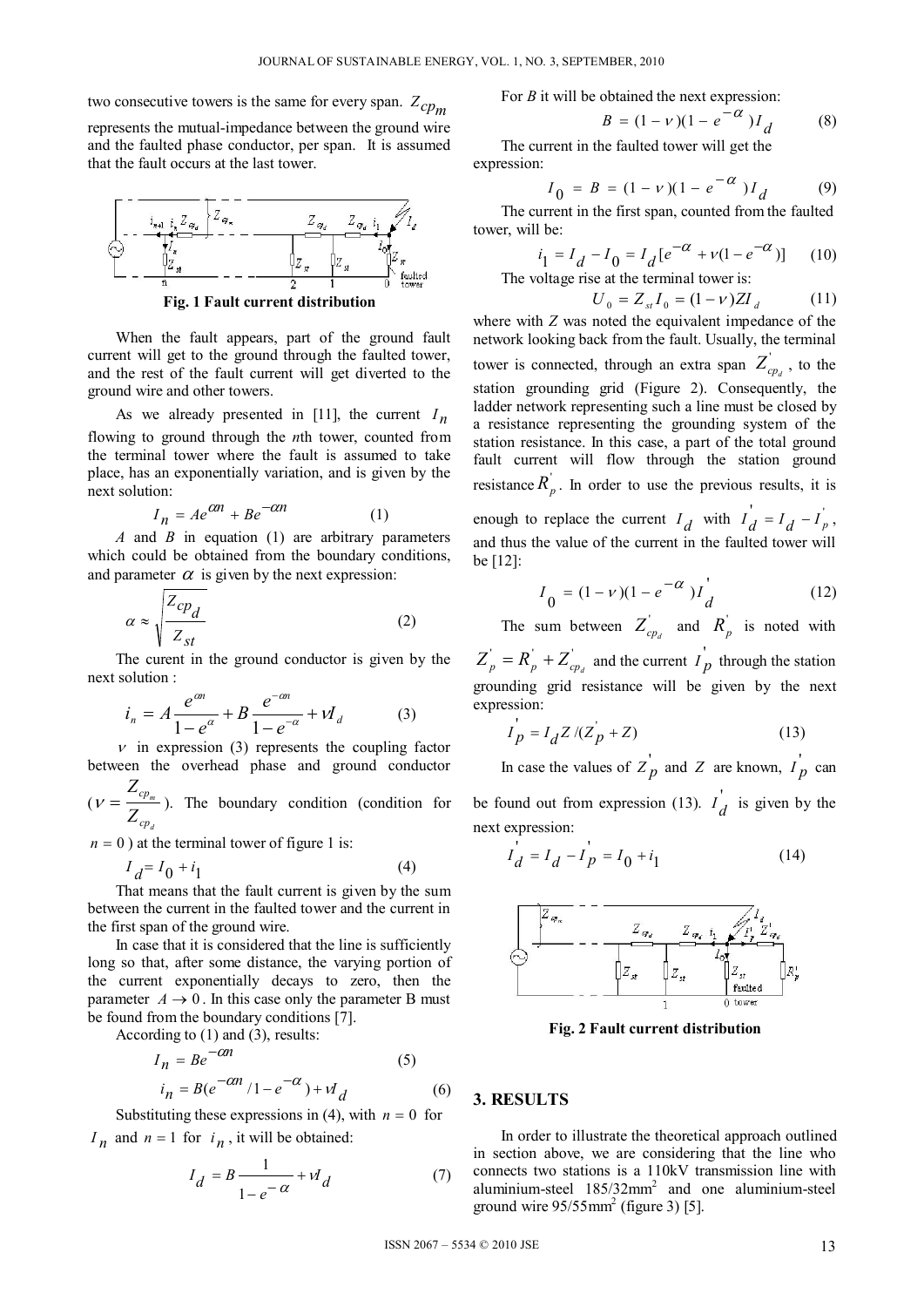

Line impedances per one span are determined on the bases of the following assumptions: average length of the span is 250m; the resistances per unit length of ground wire is  $0.3 \Omega / km$  and it's diametere is 16 mm.

Ground wire impedance per one span  $Z_{cp<sub>d</sub>}$  and the mutual impedance  $Z_m$  between the ground wire and the faulted phase are calculated for different values of the soil resistivity  $\rho$  with formulas based on Carson's theory of the ground return path [1]. Impedance  $Z_m$  is calculated only in relation to the faulted phase conductor, because it could not be assumed that a line section of a few spans is transposed. The fault was assumed to occur on the phase which is the furthest from the ground conductors, because the lowest coupling between the phase and ground wire will produce the highest tower voltage. The total fault current was assumed to be  $I_d$ =15000A. Those values are valid for a soil resistivity of  $100 \Omega$  m. Figure 4 shows the currents flowing in the transmission line towers for different values of the towers impedances, using expression (5).



**Fig. 4 Currents flowing through the transmission line towers** 

Figure 5 shows the currents flowing in the ground wire for different values of the towers impedances, using expression (6).



**Fig. 5 Currents flowing in the ground wire in case of different values of towers impedances** 

Figure 6 presents the values of the impedance of the infinite line computed from expression (11), as a function of the tower impedances, for different values of the ground wire.



**Fig. 6 The impedance of the infinite line** 

Figure 7 shows the voltage rise of faulted tower as a function of the tower ground impedance, for different values of ground wire impedance.



**Fig. 7 The voltage rise of the faulted tower as a function of the tower ground impedance**